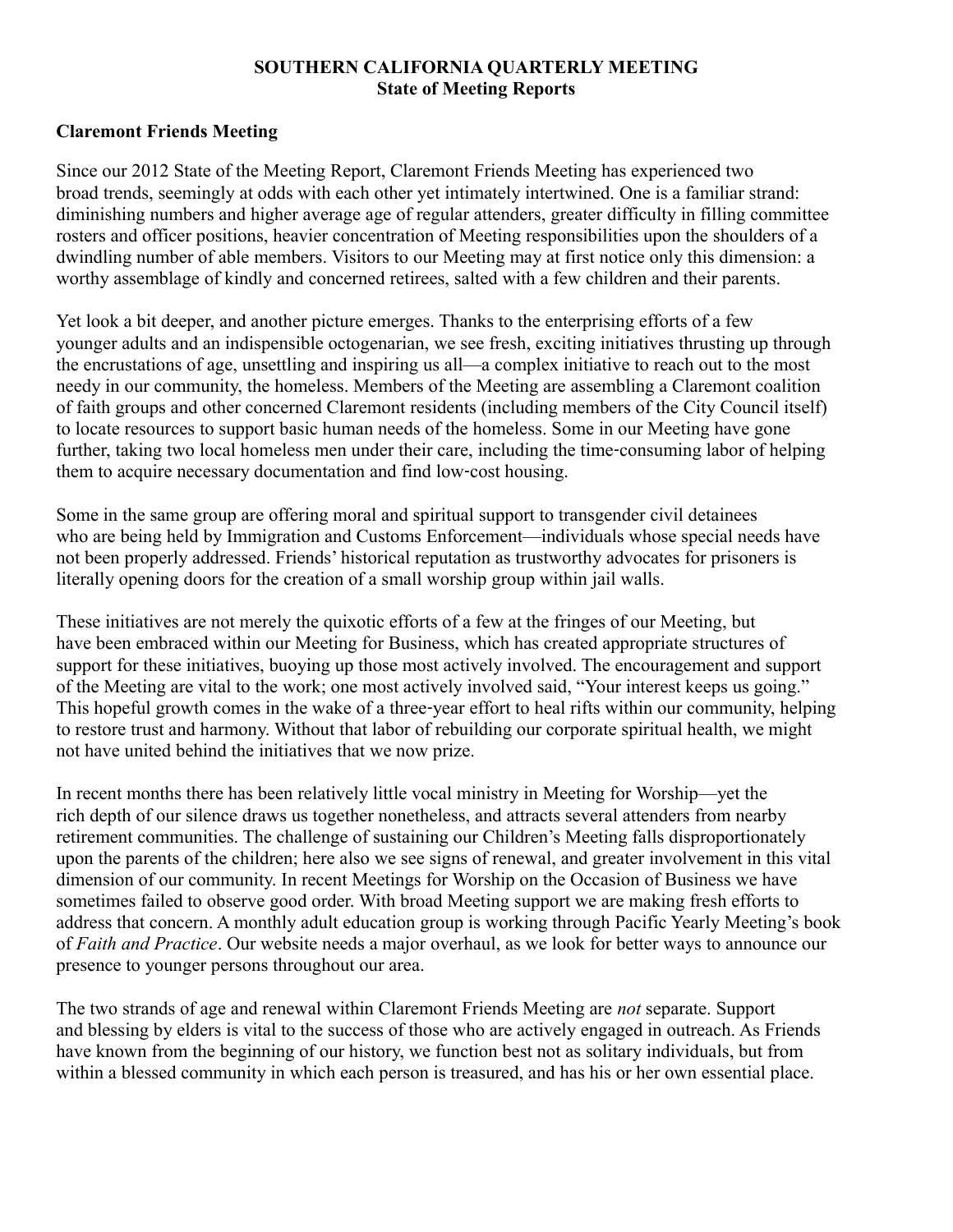## **Conejo Valley Worship Group Under the care of Orange Grove Monthly Meeting**

We are still a small, committed group of Friends who gather on the first and third First Days of each month. We continue to meet at California Lutheran University, which makes it possible for students from religion classes to attend from time to time. We enjoy fellowship and food after the rise of meeting. In addition we have been meeting on the fifth First Day for hikes or potlucks to strengthen our community.

We have no children attending regularly so First Day School remains suspended.

We enjoyed our annual visit from Friends of Orange Grove for a Meeting for Worship and a potluck at one Friend's home.

We welcomed a visit from an Australian Friend.

We discontinued a listing in the religious section of the local newspaper, instead relying on the internet for people to find us.

We joined Santa Barbara Meeting and Ojai Worship Group again at a day retreat at Channel Islands Harbor in September. We found this rewarding and fun. We appreciated the invitation to take part in this mini cluster.

We found spiritual renewal at the Spring Quarterly Gathering in Riverside as well as the Fall Fellowship at Temescal Canyon.

Several members contribute time and talent to the Afghan Girls' Schools. Friends remain active in interfaith and ecumenical ministries in Ventura County.

Friends traveled to Ben Lomond Quaker Center for their rich and diverse programs, such as John Calvi's Healing Hands, the seminar on Elias Hicks, and "Reading the Bible with Friends".

One Friend traveled to Santa Cruz for PYM Representative Committee.

Our goals for this next year are to strengthen our fellowship, and grow spiritually. In that spirit we are experimenting with meeting on every fourth First Day in a Friend's home. We will be continuing to explore other ways to invite and engage new people to our worship group.

#### **Inland Valley Friends Meeting**

"…in you we take refuge" Psalm 16:1

We are Quakers, the hub of a many-spoked wheel, united in our desire to help others. We strive to be a safe, supportive place of nurture, an oasis of welcoming comfort, a refuge in life's storms. We share triumphs and burdens. We express ourselves here through our testimonies.

#### **Simplicity**

We are Friends: Comfortable in basic, simple surroundings, where there is no pretension and there is much welcome. We strive to be a blessing in the lives of each individual and each family.

#### **Peace**

We are Friends: Praying for patience with ourselves as well as each other. We listen to what people are saying, to respect people and their thoughts, lives, and trials—to not only acknowledge but also to value and seriously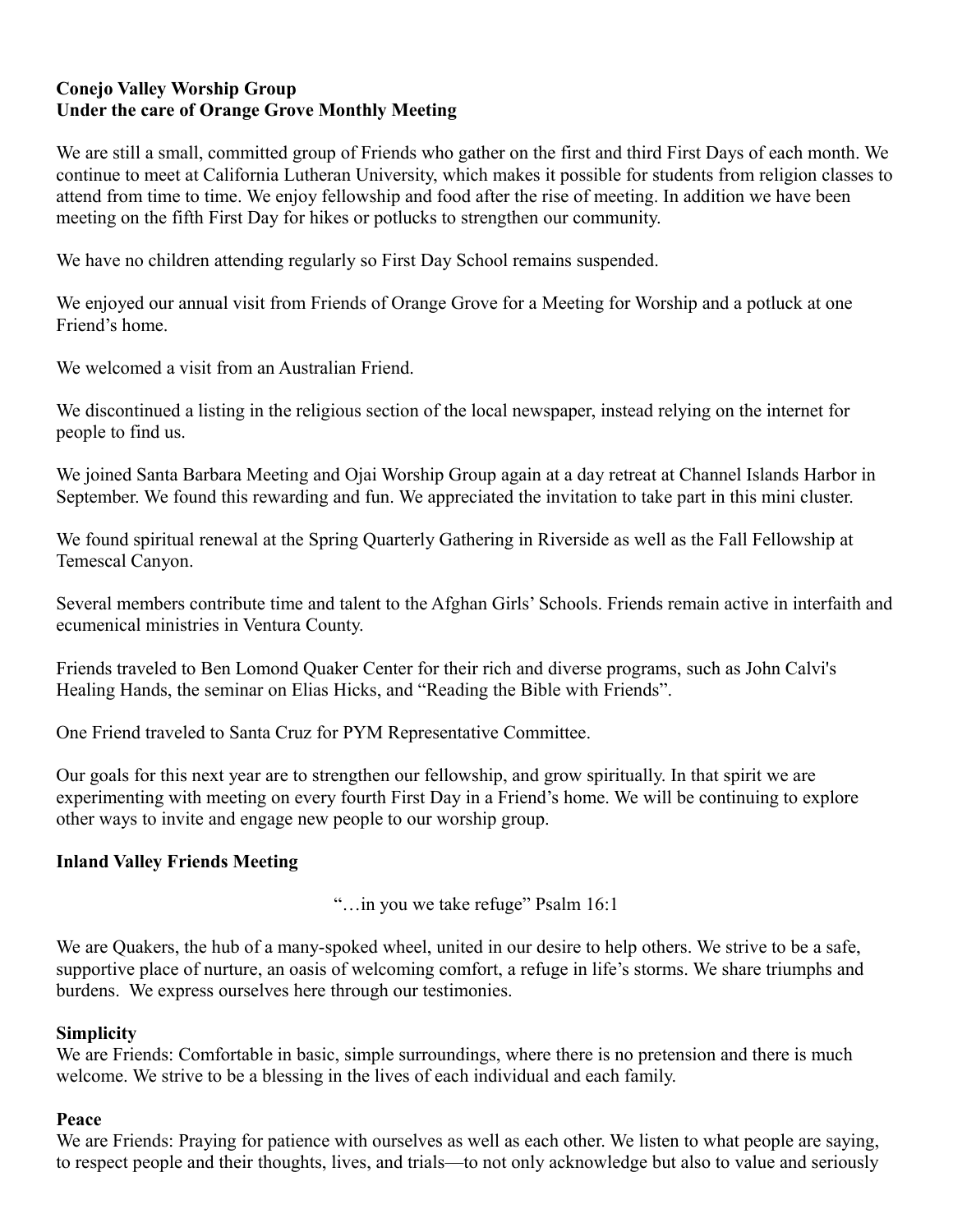consider other people's perspectives. We try to find solutions that unite us and to work together to seek answers. We minuted support of Senator Feinstein's gun legislation. Three of us attended the "Speaking Truth to Quakers" event at Orange Grove Meeting and appreciated the process of finding our way when dealing with conflict. Social justice groups continue to use our space to meet, and one of our attenders now works with those struggling with immigration. We rejoice in and support these efforts.

# **Unity and Integrity**

We are Friends: This last year our members have spent much time exploring how the building of the Meeting House could let our lives speak to the Meeting and to our community. In this process we strive for unity through integrity. At the vision sessions, all were encouraged to speak their truth. Friends were heard and their ideas not only acknowledged but seriously considered and valued. In this manner we have faith that way will open.

# **Community**

We are Friends: Our celebrations draw us together. Christmas, the New York New Year, Easter, worship at the beach, the Santa Rosa Plateau, and this year a baby welcoming! These satisfy our needs for community, but we yearn to know more about each other's lives, to learn more about what it means to be a Quaker, to find spiritual guidance and to find direction in our place of worship. We have been able to offer more dialogues this year. Our children are our joy. We realize we need to support our preteens as they outgrow regular First Day School. An attender encouraged us to look for ways to identify how we meet our testimonies through our budget. We are expanded child care support so parents can attend programs beyond Meeting for Worship.

### **Equality**

We are Friends: Fulfilling a call to live outside ourselves, sharing passions for social justice, trying to better people's lives and redress social and legal wrongs. We appreciate what others have gone through, and we strive to better serve and extend friendship to all members of the community.

### **Stewardship**

We are Friends: Consciously looking at how our financial decisions reflect our testimonies in the annual budget. We seek clarity about our financial practices regarding our Meeting House project and the right use of the world's resources.

### **La Jolla Monthly Meeting**

Seeds of healing, which were carefully planted and nurtured over the past two years, continue to germinate, though some of us are still tender concerning trust issues. We felt led to make a deliberate effort to enhance the spiritual depth of Meeting through a seven-month period of Sabbath. Committees and individuals were asked to set aside what work they could and focus on how they could contribute to the spiritual growth of Meeting.

The Sabbath period was launched with a special retreat in which f/Friends created a menu of items that could enhance their growth in the Spirit. Each individual was asked to make a personal commitment. Adult Religious Education Committee offered rich and well researched monthly topics for discussion. At our annual retreat, we learned about different ways in which f/Friends find the Spirit. Spiritual Journey talks continue to be very popular and we are blessed with a thriving mid-week worship group, a men's group, an Artist's Way group and spiritual friendships. An annual pass to Ben Lomond events has increased participation in its programs. While some f/Friends were unaware of the Sabbath and it was often hard to put business aside, many reported a deepening in their spirituality, and that Meeting for Worship feels more Spirit led.

Attendance at Meeting for Worship and Meeting for Worship on the Occasion of Business has increased though demographics are changing. There are fewer elders but we are blessed with a number of new attenders in their 20's to 40's. Most significantly, many of our teens are transitioning to young adulthood with fewer youths to replace them. To support our teens, Meeting hosted the Quaker Center Peace Action Camp and helped a teen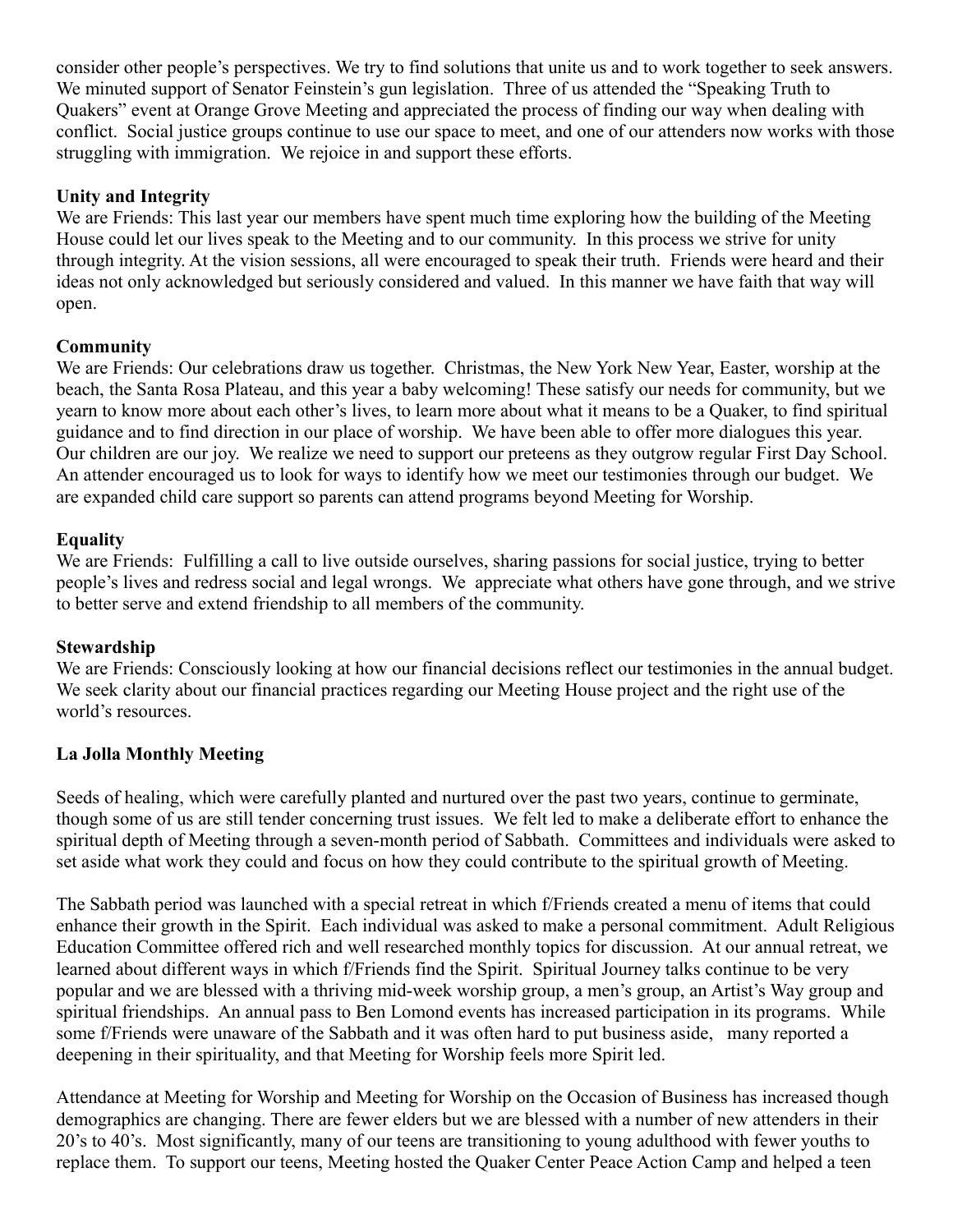attend the Quaker Youth Pilgrimage. Children's Religious Education has been offering a strong program with younger children to increase attendance.

Our committees are revitalized. Our library has been transformed with new multi-media resources; book reviews in our newsletter entice participation. Community Committee has taken seriously its charge to build community. We embarked on a long-term plan for property improvement that began with an evaluation by a home inspector. With a generous gift from the family of a deceased friend, we have a new sound system to improve our ability to hear messages. Meeting approved entering a limited liability corporation to develop a bequest of an estate. Communications have improved with new office equipment and additions to our website.

It has been said that a strength of our Meeting is that we have f/Friends whose primary interest is social action and f/Friends who are involved in spiritual nourishment. Individual f/Friends lead a wide variety of peace and social action projects that other f/Friends help support, but our perennial desire for a Meeting-wide project has not been met. Friends are involved in ending war, prison work, homeless outreach, immigration reform, service to wounded soldiers and vets, the Islamic Center, global warming, ending the death penalty, blankets for cancer patients, the Occupy movement, political funding reform, and programs in Tijuana. Many f/Friends marched in the Martin Luther King and Gay Pride parades. We worked well together in hosting Representative Committee.

Friends have benefitted from an enormous amount of caring. We are struggling with placement of Joys and Concerns with respect to worship, but we are listening more carefully to each other. Our community has come together to provide financial, practical and spiritual assistance to several f/Friends who are seriously ill.

We hope that the spiritual deepening stressed throughout the Sabbath period has increased trust and will allow us to apply our deepened spirituality to outward concerns as well.

### **Marloma Long Beach Monthly Meeting**

Marloma Long Beach Monthly Meeting continues to maintain its stability with six reliable Quakers in attendance and occasional visitors both locally and from afar. One who moved elsewhere returns occasionally, to our great joy. A new couple worshipped with us for several meetings before they left for a year-long sojourn abroad, promising to return in the future. We had several interesting young people, one of whom came regularly for a couple of months and brought in his friends. Meanwhile we regulars have become close as a tiny community of Quakers. As one of our members noted, "We didn't go backward this year."

For the past year we have been called upon to help out one of the inner-city families, a young couple with three preschool children who came to meeting frequently. In time the couple became homeless. Much of the meeting's time, energy and money was devoted to helping in any way we could. Ultimately the couple decided to go to Ohio , since which our meetings for worship have become less stressful and not as lively.

There was a change in ownership of our site this year. The transition to the agreeable new landlord has gone smoothly, even resulting in a reduction in our rent. At times we have been surrounded by building improvements as we worship, but that has been kept to a minimum.

A very dear Friend and former Clerk of our meeting, Helen Gutkin (now deceased), used to say, "It is important that we have a Quaker presence in Long Beach ." Our numbers are low, but we are maintaining that Quaker presence. Often visitors express pleasure at finding us, confirming to us the importance of our continuing to meet.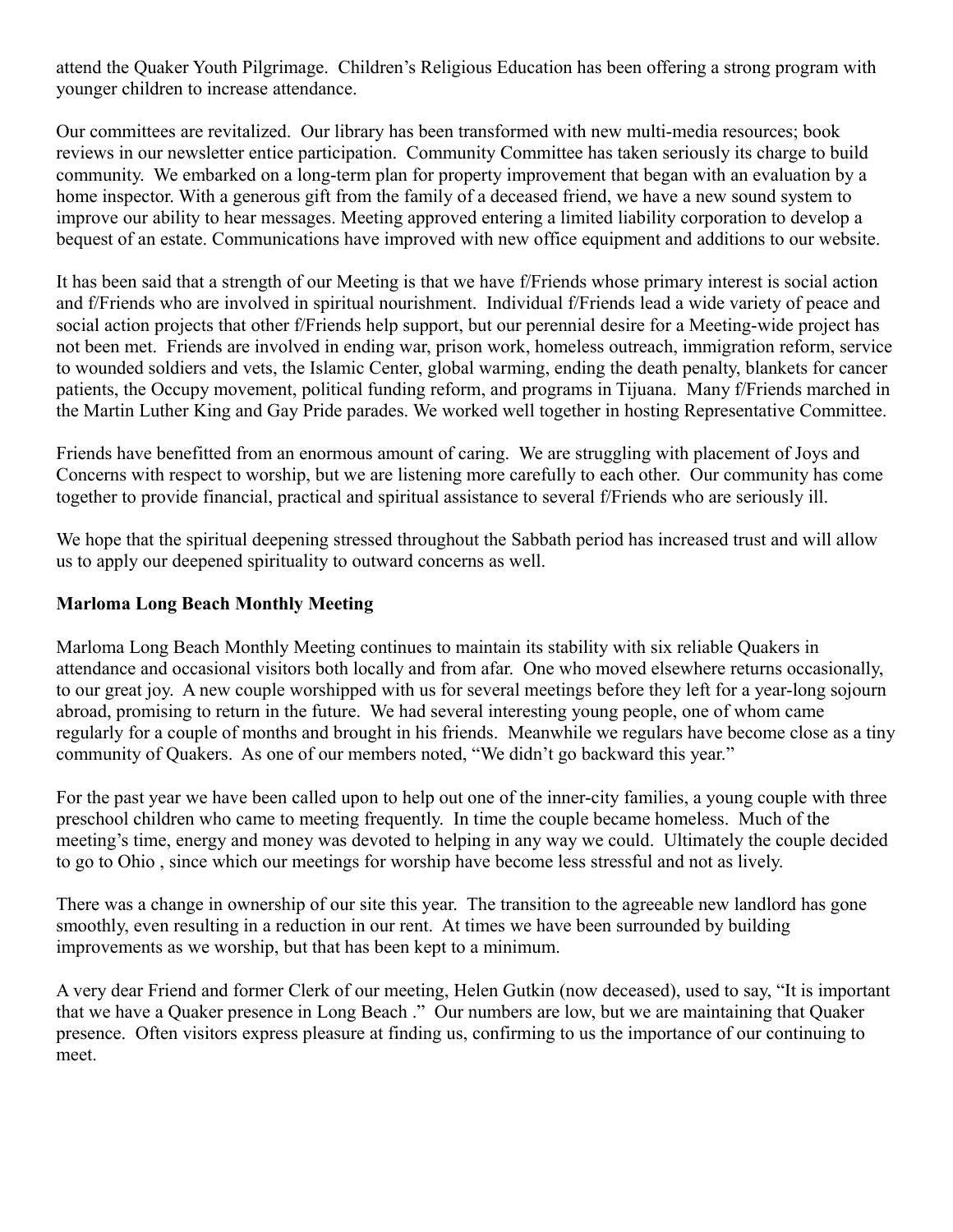# **Orange County Friends Meeting**

#### *Spiritual Life of the Meeting*

The Adult Religious Education program has been a source of renewal for the spiritual life of the meeting, contributing to a deeper worship, enriching ministry and fostering our collective understanding of the spiritual life and perspective of those in our community. We have active and rich ministry, and the Meeting provides an important spiritual center for our members and attenders.

#### *The Meeting Community*

We have an intergenerational religious education program on the first Sunday of the month, and this has helped to foster community and engagement with the children of the meeting. The young members of the Meeting community have formed connections, and the Meeting provides a place for children to experience growth and enjoy time spent with members of the community.

Over the past year, the Meeting has experienced a renewed sense of vitality and cohesion, with frequent activities such as a reading of a play authored by one of our members and another wonderful Christmas party. Our ongoing involvement in the Human Options project, which supports battered women and their families, has helped to nurture a sense of community. It has also provided an outreach opportunity, increasing awareness of our Quaker presence and identity.

We have been more mindful of our future, our current lease and plans for a permanent or long-term meetinghouse. We pay our bills with the help of faithful and regular contributors.

As part of a year-long focus on the testimony of community, we conducted a talking meeting where strong positive feelings about the Meeting and its meaning to members and attenders were expressed (see [OCFM on](http://www.orangecountyquakers.org/ocfm/general/documents/discussions/community-2012-10-28.htm%20) [the Testimony of Community\)](http://www.orangecountyquakers.org/ocfm/general/documents/discussions/community-2012-10-28.htm%20). The Meeting provides a vital place for spiritual refreshment, a place to be in peace and form community connections that help foster a joyous life. The love and friendship fostered among members and attenders of the Meeting provides strength and fosters personal growth.

The monthly poetry group provides the participants with joy, insight and opportunities for spiritual expression. New members have brought wonderful gifts to the meeting, including artistry, poetry, culinary skills and children. The children's program has grown, and a young Friend who provides childcare has grown through his experience working with the children.

### *Challenges*

The meetinghouse could be more aesthetically lively and welcoming. More attention is needed to the practical needs and concerns of the Meeting and the meetinghouse facility. The Meeting is in a delicate state with aging members and a heavy dependence on a small number who do much for the meeting, which could soon create challenges for the vitality of the meeting. Two Friends were seriously ill this year, and the Meeting held them in the light and provided strong support during their recuperation.

We seek increased engagement for our younger Friends in the life of the Meeting as they have brought a vital element to the meeting.

#### *New Experiences and Discoveries*

The center of the Meeting is its continuing focus on the people of the community rather than the structure and contents of the place of worship and outward elements.

The meeting conducted the initial session of Quaker Quest this past fall. It was helpful to consider where the Meeting is and where we might be headed. This experience provided some with a better sense of who we are as Quakers and an ability to articulate this to others. We will plan to explore our potential readiness for more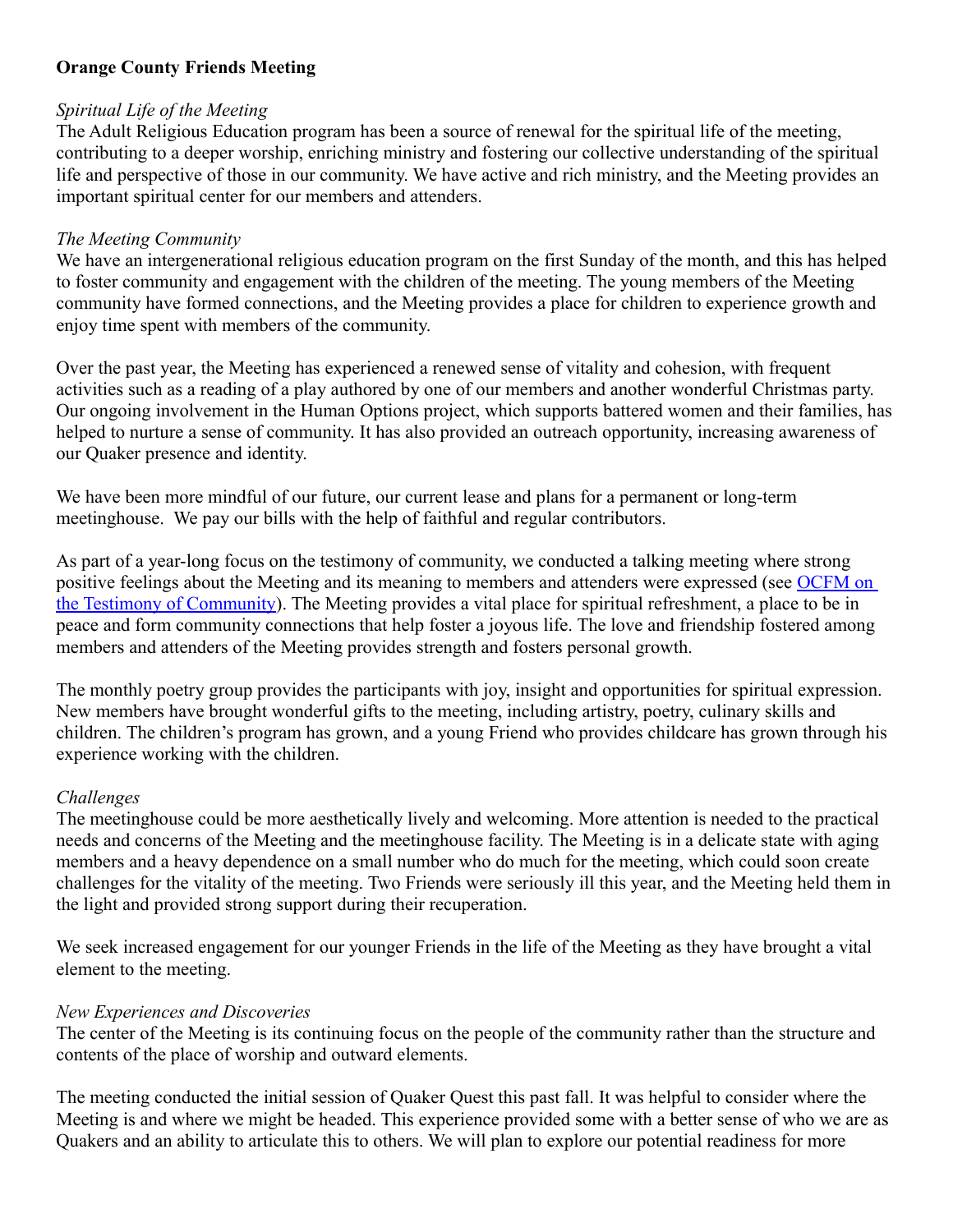outreach and growth as we sense that many more people could benefit from engagement with our meeting community.

# **Orange Grove Monthly Meeting**

The vitality of Orange Grove Meeting continues, maintaining a healthy number of members and attenders this year. New people continue to visit, and some stay and take up the work of the Meeting. At times we are challenged with how best to welcome newcomers, if it is our job to seek out new members, what our responsibility is to them, and how we can better help them find their role in the Meeting.

The work of committees is considered essential and we endeavor to conduct such work in accordance with what we have learned from the Quaker testimonies. Our Adult Education program is lively with discussion of a variety of topics by Orange Grove Friends, by those from the broader Quaker community, and others. One highlight this past year was the visit from Nico Wright, director of Casa de Los Amigos in Mexico City.

Successful community outreach programs continue, including a breakfast program at a local Bad Weather Shelter and providing evening meals for Union Station Homeless Services. On campus we rent space to groups such as Friends Western School, and Alcoholics Anonymous. A neighborhood Spanish literacy and ESL program uses the meetinghouse for free. The Meeting also opened dialogue with our neighbor, Messiah Lutheran Church, when its doors threatened to close this year. The Wisdom Arts Laboratory's Friday art events are well attended by our neighbors. This year the Meeting was also challenged to discern the right use of our property, as regards the homeless.

We seek to create a space that is safe, fulfills the needs of the Meeting, is welcoming to our neighbors, respects the history of the site and is environmentally friendly. We continue to maintain the main campus in the spirit of these goals, and our cemetery has benefited from ongoing improvements. After nine years of faithful service our Resident Friend is moving on, and we are in the process of selecting a new one.

Children's Education Committee serves three age groups, though the committee is currently stretched for resources because of low participation. After eight dedicated years the Children's Education Coordinator is leaving, and we seek a new coordinator.

Worship and Ministry Committee continues to discern how best to hold a waiting silence in Meeting for Worship, the cherished space which is so important to our Society. Concern from the Meeting resulted in changes to the announcement period in order that it remain focused and flow more smoothly. The role of the Announcement Clerk has also been refined accordingly. We continue to seek ways to model and nurture ministry led by the Spirit and to help Friends distinguish between messages meant for the community versus those which are self-help or cathartic in nature. The Meeting embraces a broad range of beliefs, and we are pleased that those of Christ-centered, Jewish, and other spiritual leadings feel comfortable amongst us.

The Meeting nearly did not make its budget this year, according to the Finance Committee, but in the end we were sufficiently funded and avoided paring down our outreach.

At this time we do not seem to be struggling with Meeting-wide controversies; rather, as issues arise we work to address and heal what might otherwise divide us. We trust that the Light will guide us as we discern and liveout its way for us in all aspects of the Meeting.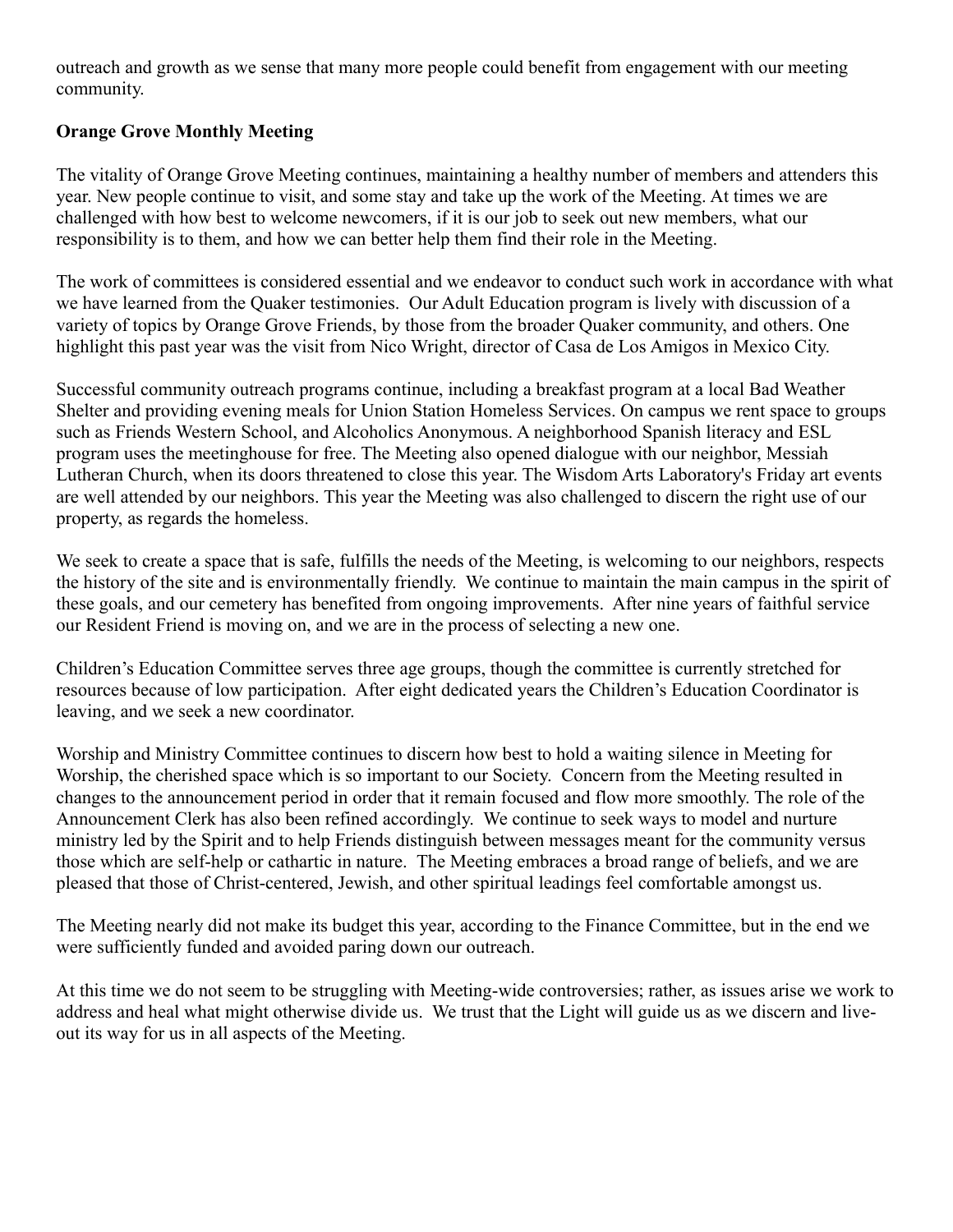### **SAN DIEGO MONTHLY MEETING**

The past year has been a year of change for San Diego Monthly Meeting. In February, 2012, after more than a decade of planning and construction, we began meeting for worship in the new Friends Center (developed in partnership with the Peace Resource Center of San Diego, the First Church of the Brethren, and the San Diego Area Program of the American Friends Service Committee). A few months later the sound quality was improved with carpeting of the meeting room. In July Meeting purchased new chairs for the meeting room; in October we purchased bookcases for the library.

One problem with a small meeting is that there are a limited number of persons to do the work of the meeting. Some tasks are, at times, left undone. No children attend meeting, so we have no first day school.

The new building and meeting room have not led to increased attendance. In fact attendance at meeting for worship has decreased over the past few years. Concerns have been expressed that there were hurt feelings. Personal reasons were also at work. One long time member transferred membership after moving to a retirement community. Two long-time members died during the year; memorial services were opportunity to celebrate their lives.

San Diego has never been a meeting with abundant vocal ministry. Some Friends have been concerned about this. Some voice concerns about the quality of worship at the meeting; others find worship to be meaningful. Some friends have wondered whether or not more vocal ministry would encourage visitors to return.

Last year Meeting could not come to unity on a state of the society letter. In May, Meeting held a retreat with support from Ministry and Council of the quarter. The retreat was meaningful. One outcome of the retreat was Meeting achieved unity on a statement of belief:

- We want a meeting for worship that welcomes and appreciates the diversity of religious beliefs and is united in the Spirit of peace and love.
- We want to feel the influence of this Spirit in our lives.
- We want this same Spirit to be part of the community that we create, that enables us to interact with each other with love, respect and compassion, and that nurtures us in our daily lives.
- We want to use Faith and Practice and the wider Quaker community to guide us. The faith we have in the Spirit and the practice that follows from the Spirit are reflected in Faith and Practice and nurtured in the wider Quaker community.
- We want to share our faith and practice widely "answering that of God in every person."

Ministry and Oversight Committee was charged with continuing to nurture worship in the meeting. Most months, meeting has held a pot luck dinner followed by some program; recently we have studied Thomas Kelly. We recently held a well-attended study session on *Faith and Practice.* More sessions are anticipated.

There is some hope that Meeting has found a core of persons who find vital worship at the meeting. And there is hope that this core can grow.

# **DISTANT MEETINGS NOT AFFILIATED WITH A QUARTERLY MEETING**

### **Guatemala Friends Meeting**

The Guatemala Friends Meeting, though small and scattered, fills a spiritual need for members and attenders and provides a special service to students served by our scholarship program which is in its  $40<sup>th</sup>$  year. We currently have 100 mostly indigenous students who are studying for careers that they will use back in their communities. Members and attenders play various roles in the administration of this endeavor. This is a vibrant program which attracts numerous donors in the states. An additional part of the program is a week of studying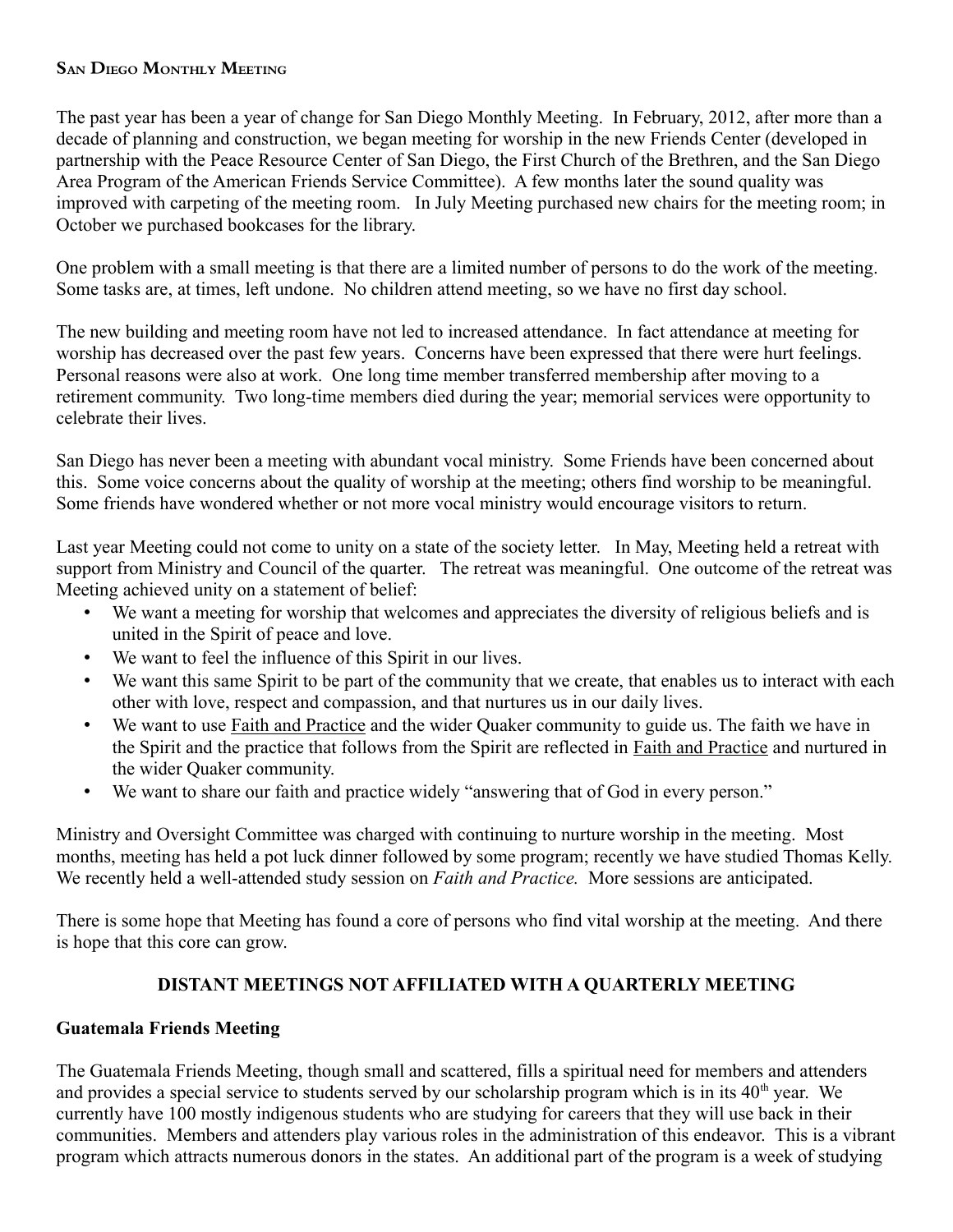English in Antigua with volunteer teachers from the states and strengthens the program and relationships with donors. Part of the training of the students involves an annual conference for them which features Guatemalan educators with special interests in educating this segment of our population.

A weakness of our Meeting is our small size. We have four members (two of whom now reside in the states), two sojourners and four sometime attenders. Depending on how many people are out of the country at any given time, we meet on one or two Sundays of each month in each other's homes. Meeting is always followed by a shared lunch and an afternoon of fellowship which keeps us close. It is hard to attract newcomers because of our size, time limitations and the distances to travel between homes. Several of us are gone regularly at least once or twice a year for extended periods of time. It is not at all unusual during these times to have Meeting with only two or three in attendance. Those who attend Meeting are dedicated sincere worshippers who value our opportunities to worship together. Another aspect of our Meeting is the fair regularity of visitors. These are people traveling through, or Americans who may be here temporarily and interested in Quakers. They are important to the vibrancy of our Meeting, and we try to maintain contact with them when they leave.

# **Mexico City Friends**

We started the year with 5 new chairs. Stable, solid, a sense of the familiar though renewed. These chairs represent the growth experienced by Mexico City Monthly Meeting in 2012.

We came together at the beginning of the year to organize the 38th General Gathering of Friends in Mexico (*RGAM*) under the theme of Revealing the Inner Light. It is through the collective planning for the event that we made our community even more solid. Friends joined us from different parts of Mexico and beyond for sharing and fellowship in an atmosphere of harmony and openness.

Mexico City Friends were present both nationally and internationally. With the *RGAM* gathering we renewed our ties with other Friends in Mexico, taking on a new, yet familiar role. With three of our members attending Kenya 2012, together with other Mexican Friends, Mexico was present and participant in the largest gathering of Friends in recent years. With two of our members serving on committees of Pacific Yearly Meeting, our Monthly Meeting solidified its participation at the yearly level. Our participation at the annual gatherings of Intermountain and Pacific Yearly Meetings is familiar, but presented new and exciting experiences for our representatives.

The monthly worship sharing offered opportunities to explore a variety of topics, considering themes related to the World Gathering, Meeting for Worship, and how the Spirit moves among us.

We were joined by a young Friend in Residence over the summer, infecting us with her smile, positivity, and her passion for Quakerism. Through discussion groups, reflections, worship sharing, morning worship, and a renewed spirit of fellowship, we felt more centered and more joyful.

Other events of note this year include the decision to receive a small Worship Group in Oaxaca into our care, the clearness process and subsequent consent to the marriage of Giovanni Cocom Tah and Lydia White (both former Casa de los Amigos volunteers) in the manner of Friends under our stewardship, and the formal submission of our request for the Meeting to be officially recognized as a religious organization *(Asociación Religiosa)*. These acts in and of themselves demonstrate a new stability and maturity among us as a Monthly Meeting.

We also carry concerns. What are we offering seekers? What are we doing for ourselves in our own journeys and our community in its collective journey? And, what are we affirming or saying with our actions?

Reflecting on the year, the new chairs have been integrated into our community, representing stability, solidity, and a sense of renewal. Do we have room for more chairs? More elements?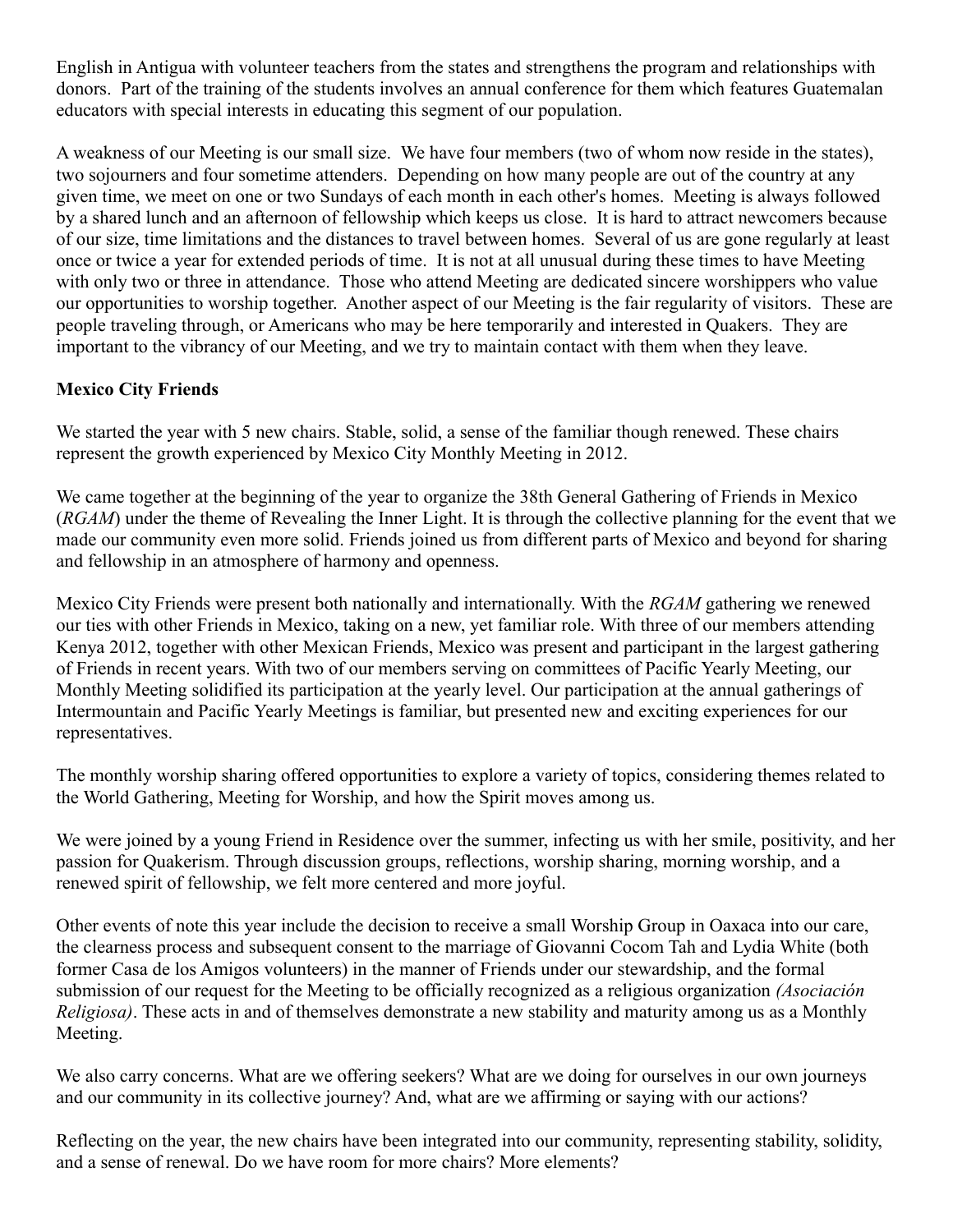### **Los Amigos en la Ciudad de México**

Empezamos el año con 5 sillas nuevas. Firmes, sólidas, un sentir de lo conocido y a la vez renovadas. Estas sillas representan el crecimiento experimentada por la Junta Mensual de la Ciudad de México en el año 2012.

Nos unimos durante los primeros meses del año para organizar y realizar el XXXVIII encuentro de la Reunión General de los Amigos en México bajo el tema Revelando la Luz Interior. Es a través de la planeación en conjunto que solidifiquemos aun más nuestra comunidad. Amigos llegaron de diferentes partes del país y más allá para compartir y convivir en un ambiente de armonía y apertura.

Los Amigos en la Ciudad de México estuvieron presentes tanto nacional como internacionalmente. Con el encuentro de la Reunión General renovamos nuestros lazos con otros Amigos en México, al tomar un papel nuevo pero a la vez conocido. Con la asistencia de tres de nuestros miembros en Kenia 2012, junto con otros Amigos mexicanos, México estuvo presente y participe en el encuentro más grande de los Amigos en años recientes. Con dos de nuestros miembros realizando servicios en comités de la Junta Anual del Pacífico, nuestra Junta Mensual solidificó su participación a dicho nivel. Nuestra participación en los encuentros de las Juntas Anuales de Entremontaña y del Pacífico es conocida pero presentó experiencias nuevas y emocionantes para nuestros representantes.

Las contemplaciones mensuales ofrecieron oportunidades para explorar una variedad de temas, considerando temas relacionados con el Encuentro Mundial, la Reunión Dominical y la espiritualidad que vive entre nosotros.

Durante el verano, nos visitó una joven como Amiga en Residencia, infectándonos con su sonrisa, positivismo y su pasión por el cuaquerismo. A través de pláticas, contemplaciones, sesiones de adoración compartida, adoración matutina y un espíritu de convivio renovado sentimos más centrados y con más alegría.

Otros eventos este año que destacan incluyen la decisión de recibir un pequeño Grupo de Adoración en Oaxaca bajo nuestro cuidado, el proceso de clarificación y subsecuente consentimiento para el matrimonio de Giovanni Cocom Tah y Lydia White (ambos exvoluntarios de Casa de los Amigos) en la manera de los Amigos bajo nuestro cuidado y la presentación formal de nuestra solicitud para el reconocimiento oficial de la Junta Mensual como una Asociación Religiosa. Estos actos en si demuestren una nueva firmeza y madurez en nosotros como Junta Mensual.

También tenemos preocupaciones o inquietudes. ¿Qué estamos ofreciendo a nuestros buscadores? ¿Qué estamos haciendo para nosotros mismos en nuestras propias búsquedas y para nuestra comunidad en su búsqueda colectiva? Y ¿qué es lo que estamos reflejando o diciendo con nuestras acciones?

Reflejando sobre el año, las sillas nuevas se han integrado a nuestra comunidad representando firmeza, solidez y un sentir de renovación. ¿Podemos integrar más sillas, más elementos?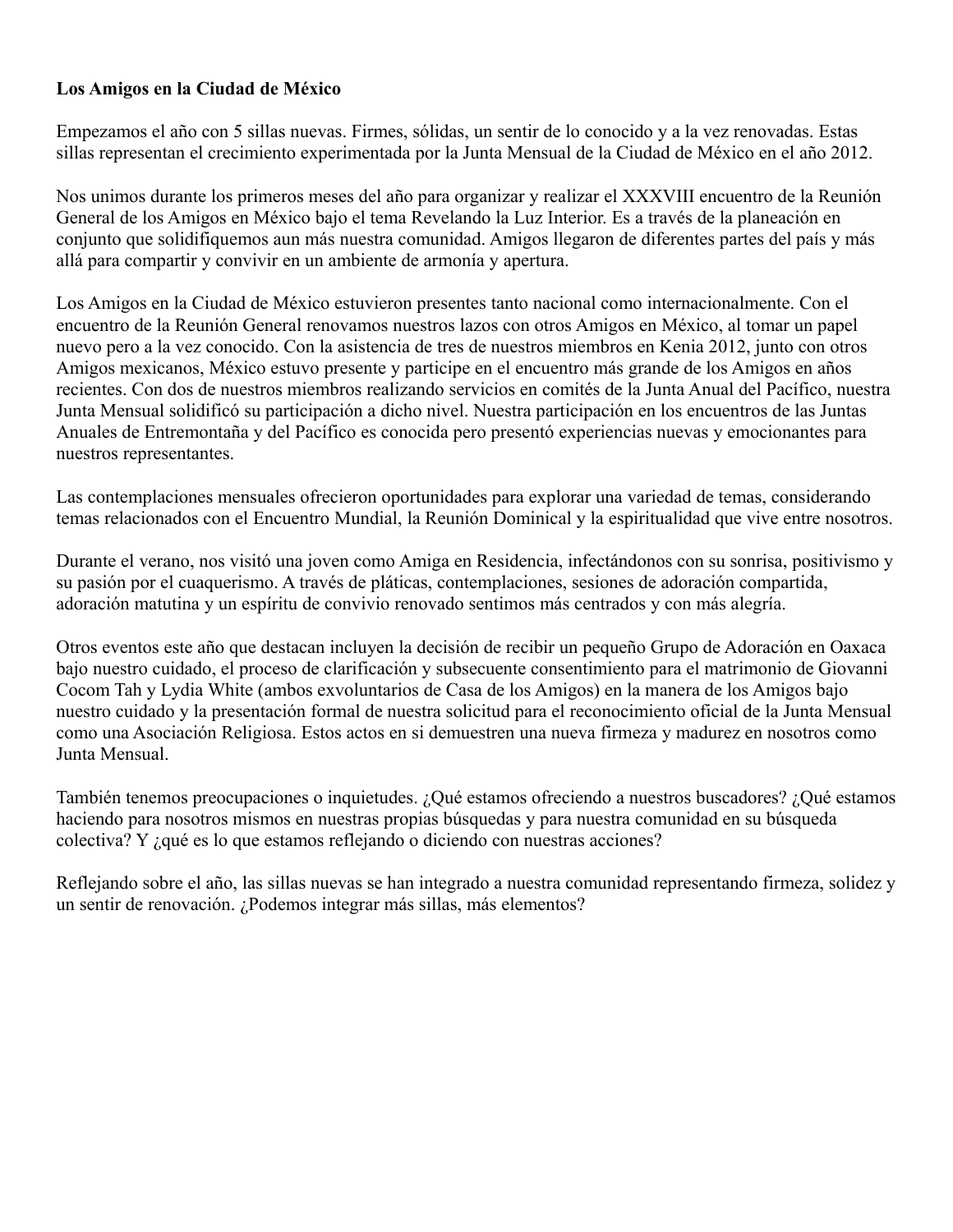# **Santa Barbara Friends Meeting**

**Spiritual life of the meeting** Meeting for Worship has been the springboard/source of what we do. Seeking the spirit and calmness in silence is the well from which we then carry forth and do our work in the world. Members and attenders of our meeting feel a strong a sense of community and support in their spiritual lives. Our meetings for worship have generally been silent, however our spiritual afterthoughts are often rich and generous. At the rise of meeting we continue our fellowship in an unhurried and casual way. Throughout the year we have invited several guest speakers to speak about Quaker history and issues to our meeting.

We continue to find ways to gather and know one another in addition to our regular Sunday Meetings for Worship. These include well-attended annual events: Christmas Sing, Easter Pot luck with Easter Egg hunt, Summer Retreat, Pot lucks every couple of months, also well attended.

Newsletter is valued and continues with regular editor and people are contributing more.

Midweek reading group, though small, is of great importance to those who attend. Open to everyone it functions as both a study and spiritual support group.

We have also added to our worship activities a Healing Circle and monthly singing before meeting.

Owning our own meetinghouse has given us a sense of being grounded with a physical home. We continue to offer the space for activities of related groups such as the Threshold Choir, New Fathers' Group, AVP, La Leche League. The meeting is in financially sound condition.

**Our First Day School** has greatly benefitted by the addition of a regular teacher, who creates a program that is welcoming to a regular group of between zero to seven children, who do a variety of spiritual, musical and creative activities. Adult members are enriching this program by their presence and contributions.

**New and past members** Our meeting's numbers are fairly stable with great variations in attendance from one week to the next. We have two new members and two Friends have moved away, however they are still members. We honor F/friends who contributed so much when they were here, recognizing they are still part of us.

Ojai Worship Group, which is under the care of Santa Barbara Meeting, is flourishing and we enjoy frequent contact.

**Friends Witness** During the past year one of our members had the opportunity to attend FWCC in Kenya entitled Salt and Light. This concept of Friends being the "salt" resonated with us since we realize our numbers are small but our influence is felt. Our members are like the salt in a number of other groups. They are involved with other groups in the community including, Veterans for Peace, Clergy and Laity United for Economic Justice, Eco-faith, Coalition against Gun Violence, Prisoner Visitation Services, Vandenberg Air Force Base witness for peace, providing monthly dinner at a homeless shelter. Meeting members are also providing leadership in Death Penalty Focus, Alternatives to Violence Project/California and Friends Committee on Legislation/CA.

Our Peace, Earthcare and Social Concerns Committee has new members in addition to longer term members who help one another in the activities mentioned above as well as the committee's projects countering military recruitment and gun control in the schools.

**Ongoing / future concerns** The FWCC conference theme of Salt and Light also reminded us of our responsibility to share this Light which is so valuable to Quakers. In a society so divided by age, class, education and financial status, how can we as a meeting open our doors to help bridge these differences?